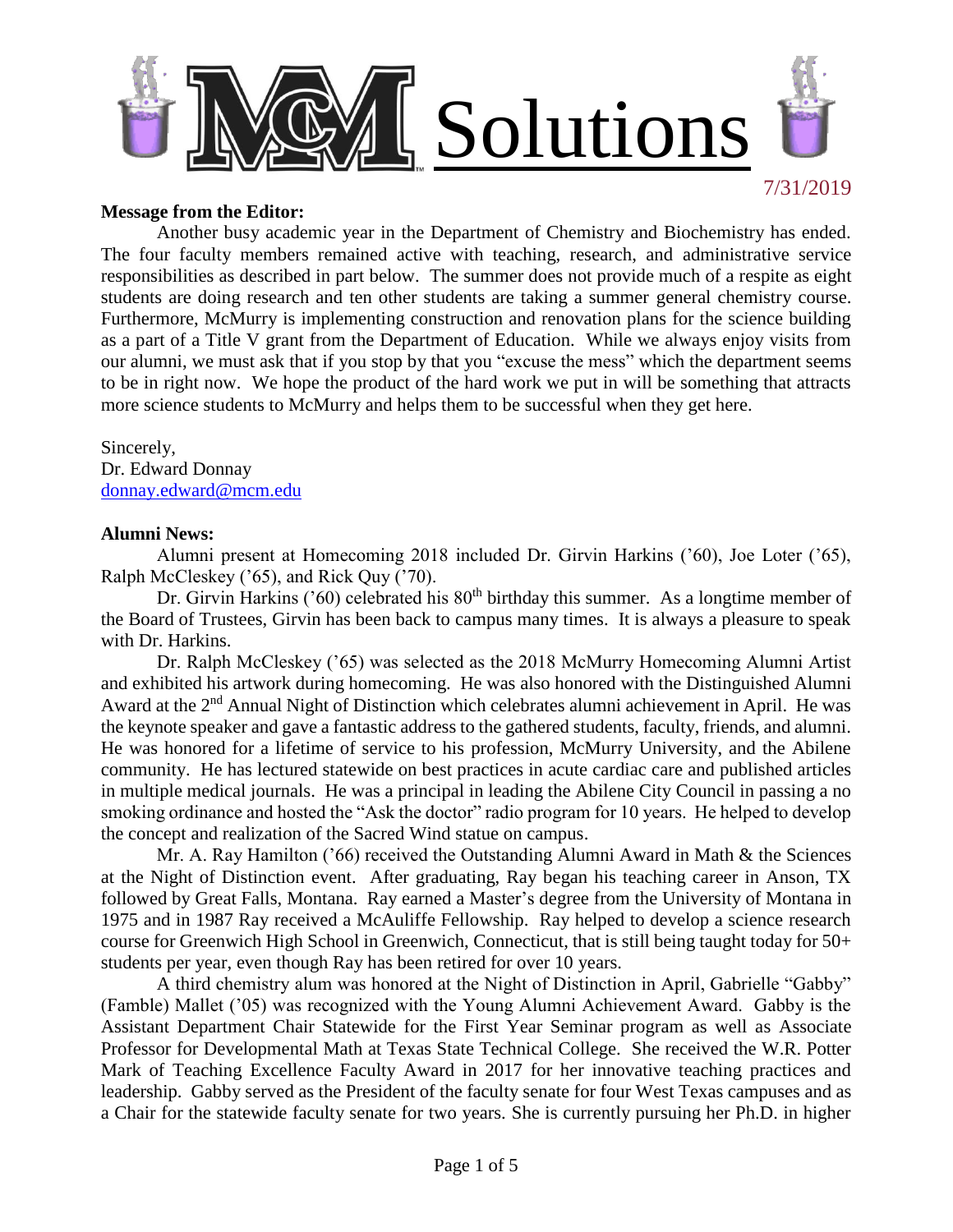education from Azusa Pacific University, where she was awarded the Carolyn Juillerat Memorial Scholarship given to the student whose leadership talents contribute to collaborative teamwork.

Dr. Veltkamp ran into Mrs. Kathy Arno ('69) at the Women's Leadership Luncheon and was pleased to discover they have a common interest in teaching students using active-learning pedagogies. Kathy is a project manager with AVID: Advancement Via Individual Determination (www.avid.org).

Dr. Donna Jean (Anderson) Fredeen ('81) was McMurry University's Spring Commencement 2019 speaker. Dr. Fredeen completed an internship at El Paso Products, an oil refinery located in Odessa, before beginning her Ph.D. studies at Texas A&M where she met her husband, Ken. In 1986, they moved to Connecticut where she was briefly an Assistant Professor at the University of Bridgeport. She ended up at Southern Connecticut State University in New Haven in the fall of 1987 where she spent 26 years moving through the faculty ranks and was eventually named Dean of the School of Arts & Sciences in 1998. She led the revision of the general education program, implemented the First-Year Seminar, and learning communities. During her final years at SCSU she focused on the vision and design of a new science building and the fundraising for that project. In 2013, she accepted the position of Provost/Vice President of Academic Affairs at Rider University in New Jersey. At Rider, she facilitated and implemented the Engaged Learning Program that is the foundation of the current strategic plan. A 2011 finalist for the Connecticut Women of Innovation Award, Donna Jean was recently inducted into the Texas A&M Science Academy of Distinguished Former Students in recognition of her contributions to science education.

Sean Smith ('06) was invited to speak to a religion class at McMurry University in February and stopped by for a visit. He is a minister at Asbury United Methodist Church in Odessa.

Dr. Jennifer (Revell) Ramey ('10) was made a Fellow of the American Academy of Optometry in November.

Dr. Erica (Rawls) Wilson ('11) and her husband Adam are currently expecting a baby girl. When born, she will join older sister Allie in the Wilson household.

Dr. Jonathan Urbanczyk (minor '11) and his wife welcomed the addition of a baby boy in early July 2019.

Dr. Danni McMahan ('12) started a new job in October 2018. She works at Veterans Affairs North Texas Healthcare System.

Mr. Nathan Worley ('12) married Abigail Denham in January. Nathan also started a new position as Market Chief Strategy Officer at The Hospitals of Providence.

Mr. Brandon Copeland ('14) received a degree as a Medical Technologist (aka clinical laboratory scientist) from Texas Tech University Health Science Center School of Health Professions. He is currently training at Hendrick Hospital for the next three months.

Mr. Joshua Brooks ('14) graduated from the Physician Assistant program at the Texas Tech Health Science Center in May.

Mr. Daniel Kent ('17) and Ms. Ashley Rangel were married in December 2018. He is attending the Texas Tech Health Science Center School of Pharmacy in Abilene.

Congratulations to everyone above on their achievements!

The McMurry Science and Math Advisory Board (SMAB) sponsored the seventh annual golf tournament in conjunction with the spring alumni weekend in Abilene on April  $12<sup>th</sup>$ -13<sup>th</sup>. Proceeds from the golf tournament help fund SMAB priorities, such as Charles and Lisa Bloomer Research Stipends and student academic travel. If you would like to know more about this event or SMAB, you can visit, <http://academics.mcm.edu/smab/> or contact Dr. Tikhon Bykov at *[bykovt@mcm.edu](mailto:bykovt@mcm.edu)*.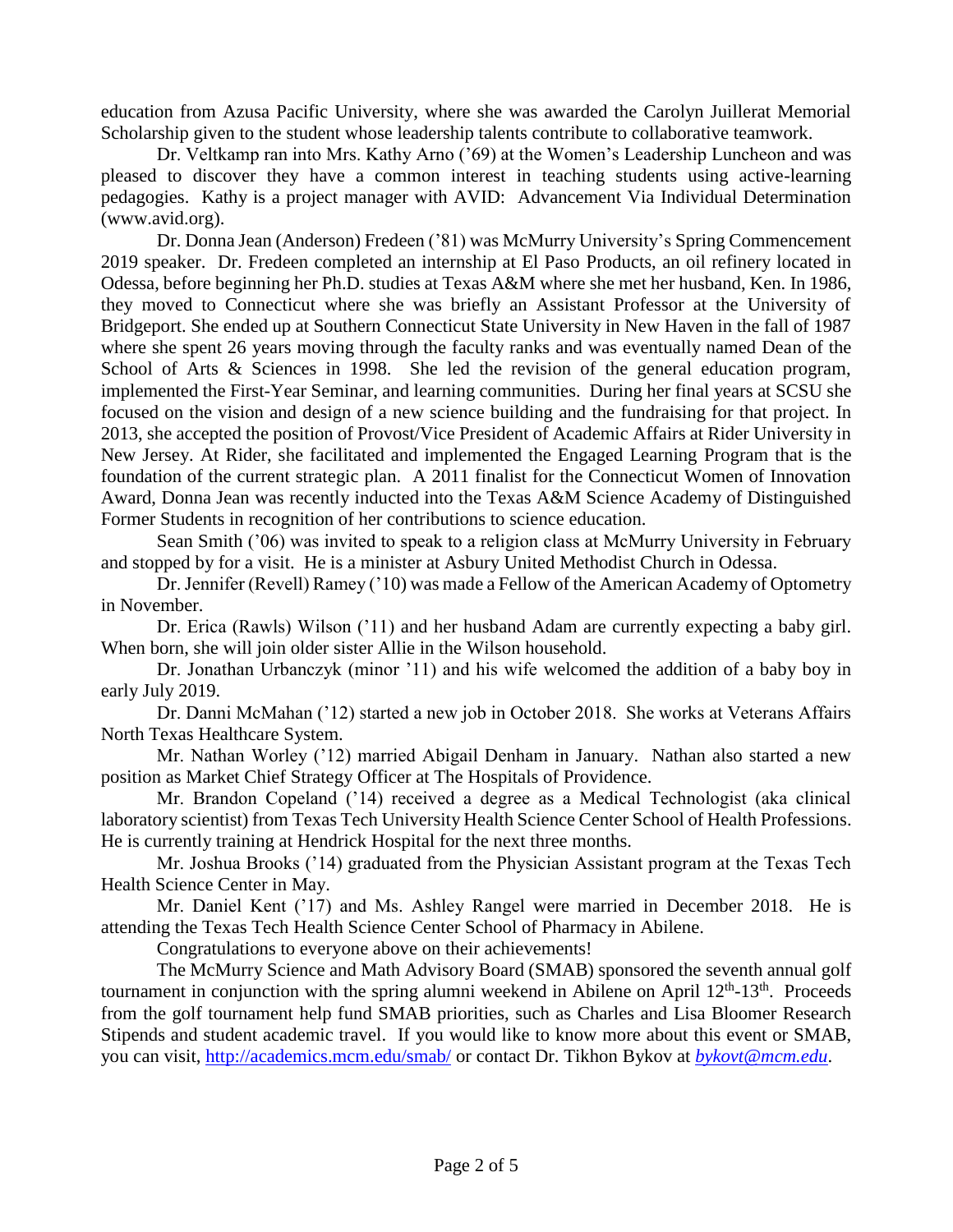## **Departmental News:**

The department is happy to introduce a new graduate this spring, Ananda Lewis! Ananda began at McMurry University in the fall of 2015. She completed almost all the degree requirements in three years and took advantage of our early admission agreement with the Texas Tech University Health Science Center School of Pharmacy to begin her studies there last year. The credits from her first year of pharmacy school were acknowledged as the last step to completing her McMurry University degree in Biochemistry. While at McMurry, she conducted research with Dr. Shin as part of the grant from the Welch Foundation. She is continuing with her studies at the pharmacy school to complete her Doctorate of Pharmacy degree. Congratulations Ananda!

Recently we have had a number of students taking courses in the chemistry department as post-baccalaureate students. Most of the time they are trying to satisfy the prerequisite courses for medical or pharmacy school after completing an undergraduate degree at another institution. One of those students, Mark Izbrand, took General Chemistry II at McMurry University in the summer of 2016 and multiple science courses since. He has also done great work as a research student with Dr. Pyenta. He has accepted a position as a science researcher in a cardiology group at UT-Southwestern Medical Center in Dallas while he is applying to medical schools. Congratulations Mark!

The department hosted the Associated Chemistry Teachers of Texas  $(ACT<sub>2</sub>)$  Biennial Conference during July 2018. The theme of the conference was "Superheroes of the Periodic Table". Eighty-five high school teachers spent 3-4 days at McMurry attending events, workshops, and presentations. The conference workshops pushed our resources to the limit, but we made a good impression. Dr. Donnay, who helped coordinate the event, took over as a regional director in the  $ACT<sub>2</sub>$  organization.

The local section of the American Chemical Society (ACS) sponsored Dr. Katie Walker, a chemist who currently works as a Regulatory Specialist for an adhesives manufacturing company and was past-chair of the local section, to present a talk at McMurry in November. Dr. Walker has had several jobs since getting her advanced degree including teaching chemistry at the university level for 5 years, working in chemical industry for 3 years, and starting an educational electronics company on the side. Her presentation was titled "To Be Determined: Your Career in Chemistry". She spent time visiting with students and touring McMurry University and ACU during her trip to Abilene.

At 6:02 pm on October 23rd (i.e. Mole Day 6:02 10/23), McMurry University used a "Program-in-a-Box" from the ACS to host a viewing of a webinar titled "Voyage to Mars: Red Planet Chemistry". The box contained advertising flyers, balloons, and items to be given away as door prizes at the gathering. Except for an unexpected network outage, the students and faculty who attended enjoyed the webinar.

The McMurry University Student Affiliates Chapter of the ACS was active this year. They participated in a "STEAM" themed edition of Art Walk in downtown Abilene in September. Along with the Biology Department, they staffed a table that made slime and extracted DNA from strawberries for kids. In an annual tradition, the club hosted 4<sup>th</sup> grade students from Jim Ned elementary during homecoming in October. The club co-sponsored a web simulcast of a local section ACS meeting concerning laboratory safety in March and invited an instrument salesperson from Advion, Inc. to talk about the equipment they sell.

In an effort to improve success in general chemistry McMurry University began participation in the "Gateways to Completion" program sponsored by the Gardner Institute. The goal of the Gateways to Completion program is to transform teaching, learning, and reduce failure rates in lower division and/or developmental education "gateway" courses through working directly with faculty and staff. A committee made up of the faculty members who teach General Chemistry and outside members from Biology and Kinesiology met monthly to assess all aspects of the course and develop recommendations. We will be implementing many of these recommendations this coming year.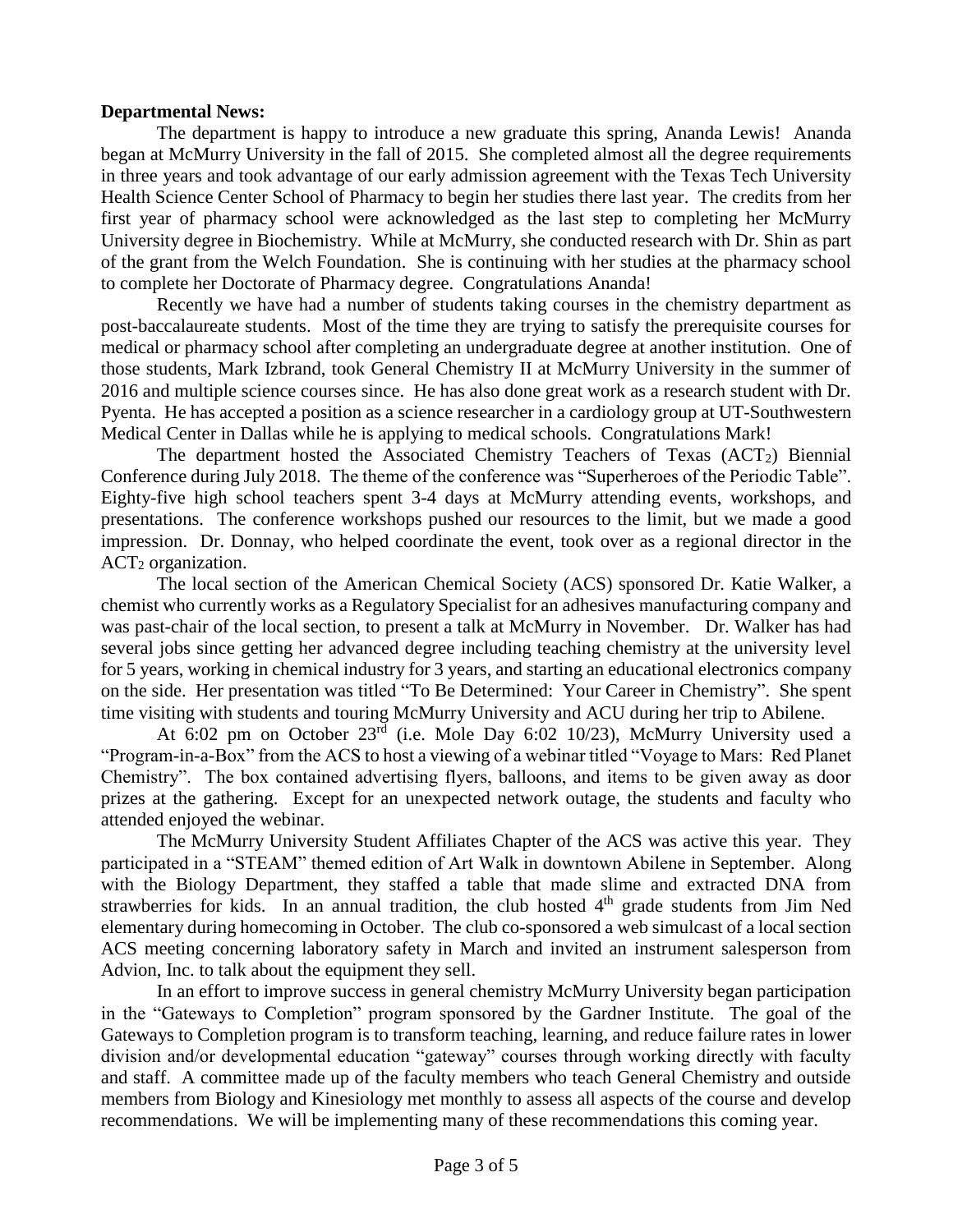# **Departmental Research:**

A team of faculty and students attended the  $52<sup>nd</sup>$  annual Meeting-in-Miniature sponsored by the Dallas-Fort Worth section of the ACS (DFW-ACS) at the University of North Texas in Denton on April 27, 2019. Faculty attending were Drs. Pyenta, Shin, and Donnay. Six students from the Chemistry Club went along. Meetings are an excellent opportunity for both students and faculty to establish networking connections with other students and gain exposure to current scientific projects at other universities. Two McMurry students gave talks about a research project supervised jointly by Drs. Shin and Pyenta. Yuwei Bao gave a talk titled "Molecular Docking Analysis of Various Small Molecules with Class I Histone Deacetylases as Potential Anti-Cancer Drugs." The title of Yejide Oyewole's talk was "Biological Activities of Dihydroxamic Acid Derivatives in HDAC1 and HDAC8 in MDA-MB-231 and MCF-7 Breast Cancer Cells." She won first prize in her room over 14 other talks given by undergraduate students from UT-Dallas, Texas Wesleyan University, SMU, and UNT. Both students did research last summer funded by the Welch Foundation.

This summer the department has eight undergraduate students conducting research on the Welch Foundation Departmental Grant: Lara Meyer, Nicole Doyle, Chrystal McCutchen, Ernesto Valle, Meghan Westcott, Abdullah Alnofaiey, M. Dontae Chambers, and Yuwei Bao. Drs. Shin and Pyenta involve the students in a collaborative project to evaluate histone deacetylase inhibitors as anticancer agents against two different cancer cell lines, MDA-MB-231 and MCF-7. Synthesis of the inhibitors occurs in the Shin laboratory while the Pyenta laboratory grows and maintains the cancer cell lines for testing. Other aspects worked on in the two groups include computational docking studies and isolation of possible anticancer compounds from West Texas plants.

## **School and Miscellaneous News:**

McMurry navigated a once-every-ten-years reaccreditation process this past year with the submission of a written report last fall. An off-site review team flagged a few items for a closer look by an on-site team that visited in late March. The SACS teams identified a couple of small issues and McMurry is currently preparing a focused response. The university receives final notification of its reaccreditation status this December. Renewal of our accreditation appears likely with minimal further monitoring.

Mr. Larry Conlee (Physics '71) received an honorary Doctor of Science degree from McMurry University during spring commencement. He participated in the special program in "Piezoelectricity" taught on weekends by Dr. Virgil Bottom. This led to internships at Hewlett-Packard and a job with Motorola, Inc. He improved the quality and the utilization of synthetic quartz in pagers, 2-way radios, and cellular telephones. His team developed the first digital cellular phones in 1992. In 2001, he joined Research in Motion (BlackBerry) as Chief Operating Officer, Product Development and Manufacturing in Waterloo, Ontario, Canada. In 2009, he was recognized as "Top COO" in Canada.

McMurry applied for and received a Department of Education Title V grant in October. The focus of the grant is to increase enrollment, success, and completion rates in STEM fields. The grant provides \$750,000/year for five years and includes two new programs (Human Health Science and Sustainability), a partnership with Cisco College, research teams, new equipment, and renovations on the second floor of the science building and later in the greenhouse. The renovations enlarge the biochemistry teaching space and create two offices via the removal of a small classroom. The plans create a biochemistry/molecular biology research area by combining two small laboratories (previously used to teach physical and inorganic chemistry). Extra fume hoods in the organic teaching laboratory to teach greater numbers of students are also included in the construction. The displaced inorganic chemistry lab will occupy the current biochemistry research laboratory and the plan is to teach physical chemistry lab in the analytical laboratory. Finally, McMurry is renovating the restrooms on the second floor to be ADA-compliant. The department scrambled to empty the spaces